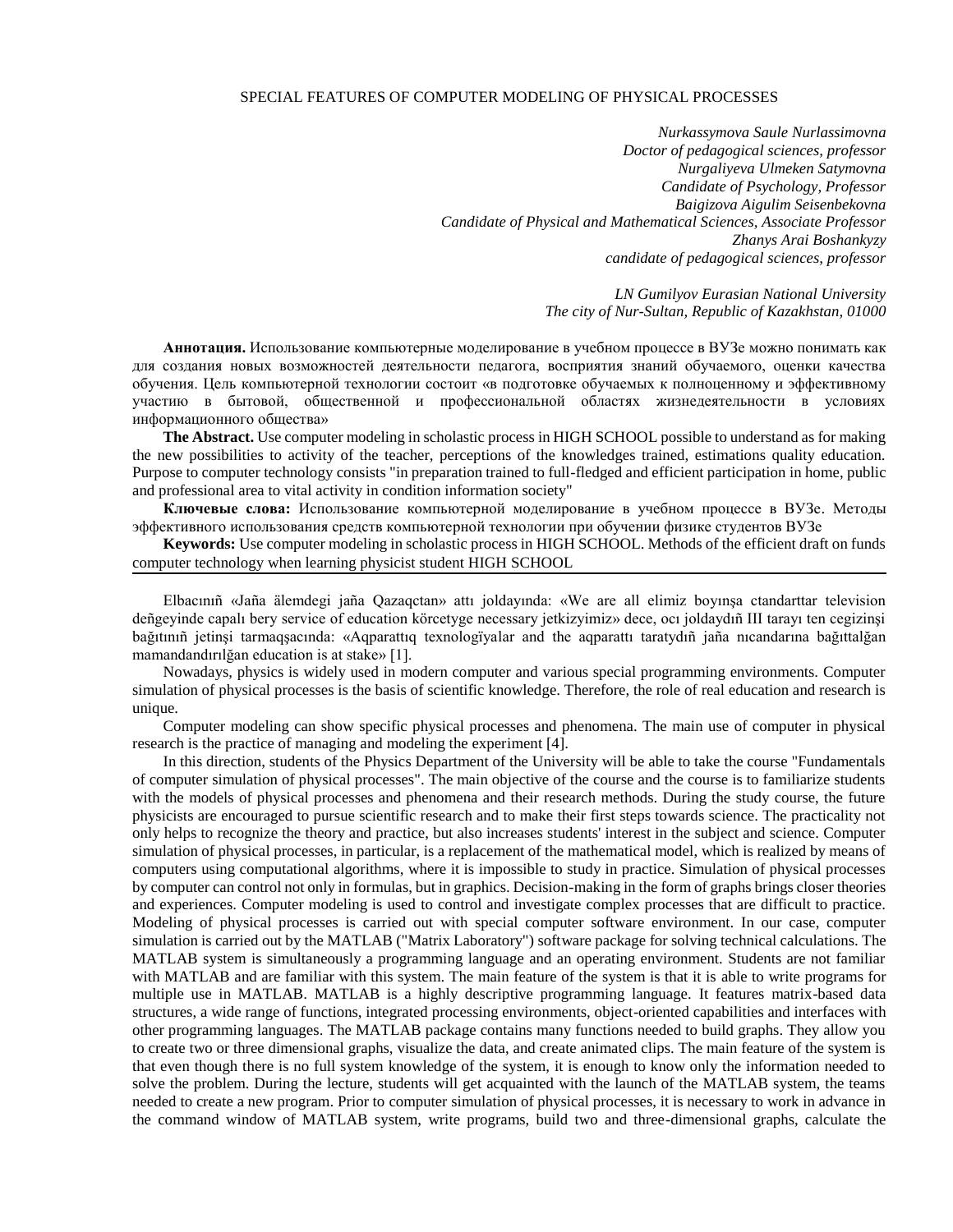calculated integral, etc. learn to read. Computer modeling should be constrained in a particular order. The purpose of the assignment is to define a conceptual model. Then the model implementation software will be created. The program is typed and summarized after the previous items have been executed. Here is some of the work to be done in the workbook.

Simulation of body movement by pitching horizons

Let's look at the body movement (without friction) pushed to the horizons just under the influence of gravity. In this case, one coordinate is insufficient to describe the motion. It is necessary to enter the coordinate system xOu and the ax axis horizontally, the vertical axis should be oriented upright or vertical. We assume that the location of the body is given by two coordinates x and y, which change over time. The law of coordinate change is assigned.

Under the conditions of the report, if the body does not have any force other than gravity  $Ox$  the motion will be uniform, and the body along the abscissa will be:

$$
x = \mathcal{G}_{\mathbf{x}} \cdot t
$$

where it changes,  $\theta_x = \theta_{0x} = const$  velocity is projected to the ax axis. Gravity is directed straight down to the body  $\vec{g}$  accelerates, so, *Oy* projection velocity:

$$
\mathcal{G}_y = \mathcal{G}_{0y} + g_y t
$$

law, here  $v_{0y}$ ,  $g_y$  - the projection of the initial velocity and the acceleration velocity to that axis, and the body's ordinate changes as time passes:

$$
y = y_0 + \mathcal{G}_y + \mathcal{G}_{0y} + \frac{g_y t^2}{2}
$$

The equation of trajectories, that is,  $y(x)$  can be found by removing the dependency from the last formula. Let's look at the time using the abcissue:

$$
t = \frac{x}{\mathcal{G}_{0x}}
$$

and put it on ordinata:

Calculated formulas:

$$
y = y_0 + \mathcal{G}_y + \frac{\mathcal{G}_{0y} x}{\mathcal{G}_{0x}} + \frac{g_y x^2}{2 \mathcal{G}_{0x}^2}
$$

here  $\mathcal{G}_{Ox}$ ,  $\mathcal{G}_{Oy}$ ,  $g_y$  the projection symbols depend on the direction of the coordinate axes. At each point of the trajectory, the speed of the body is indirectly directed to it and can be classified into two components:

$$
\mathcal{G} = \sqrt{\mathcal{G}_x^2 + \mathcal{G}_y^2}
$$

In this work you should observe the interconnection of the following values: *x*, t,y and *t*, *y* and *x*, as well as the dependence of the flight distance on the throw angle and the initial speed.

 $v = vx + vy;$ υ0х = υ0\*Соs(α)  $v0y = v0*Sin(\alpha)$  $\n \, \text{vX} = \text{v0y} + \text{g*t};$  $v = (vx*vx + vy*vy)^0.5;$  $x = \nu x^*t;$  $y = y0+v0y*t+g*t*t/2;$  $y = y0 + υ0y*x/υ0x + g*g/υ0x*υ0x;$ Between the initial speed and the angle (degrees) υ0 and Ох axes f1= $36$ ; f2=45; f3=60; The angle between the initial velocity (radians) υ0 and Ох axes rad $1=pi*f1/180$ ; rad2=pi\*f2/180; rad3=pi\*f3/180; v0=100; initial speed y0=0; initial coordinate tmin=0; initial time period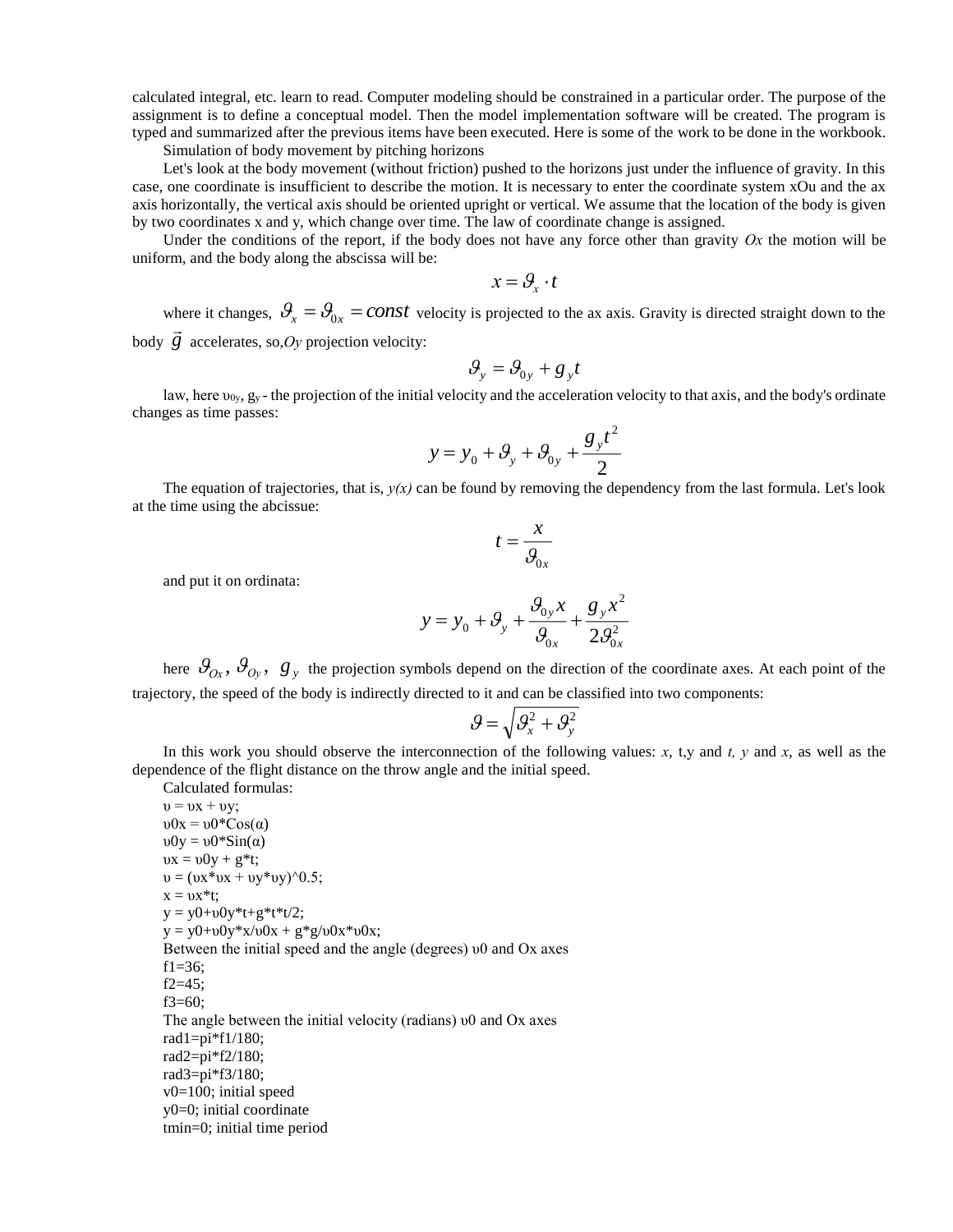```
tmax=12; the last moment
dt=0.2; step
g=10; free flow acceleration
Initial velocity Ох projection on the axis
vox1=v0*cos(rad1); 1 situation
vox2=v0*cos(rad2); 2 situation 
vox3=v0*cos(rad3); 3 situation
Initial velocity Оу projection on the axis
voy1=v0*sin(rad1); 1 situation
voy2=v0*sin(rad2); 2 situation
voy3=v0*sin(rad3); 3 situation
t=[0];t(1)=0;x1=[0];y1=[0];x2=[0];y2=[0];x3=[0];y3=[0];for i=1:50t(i+1)=t(i)+dt;x1(i+1)=vox1*t(i);y1(i+1)=voy1*t(i)-g*t(i)*t(i)/2;x2(i+1)=vox2*t(i);y2(i+1)=voy2*t(i)-g*t(i)*t(i)/2;x3(i+1)=vox3*t(i);y3(i+1)=v0y3*t(i)-g*t(i)*t(i)/2;end;
plot(x1,y1)grid on
hold on
plot(x2,y2,r')hold on
plot(x3,y3,y)title 'Traumatic body trajectory'
ylabe l 'Ordinate, m'
xlabel 'Abcisse x, m'
```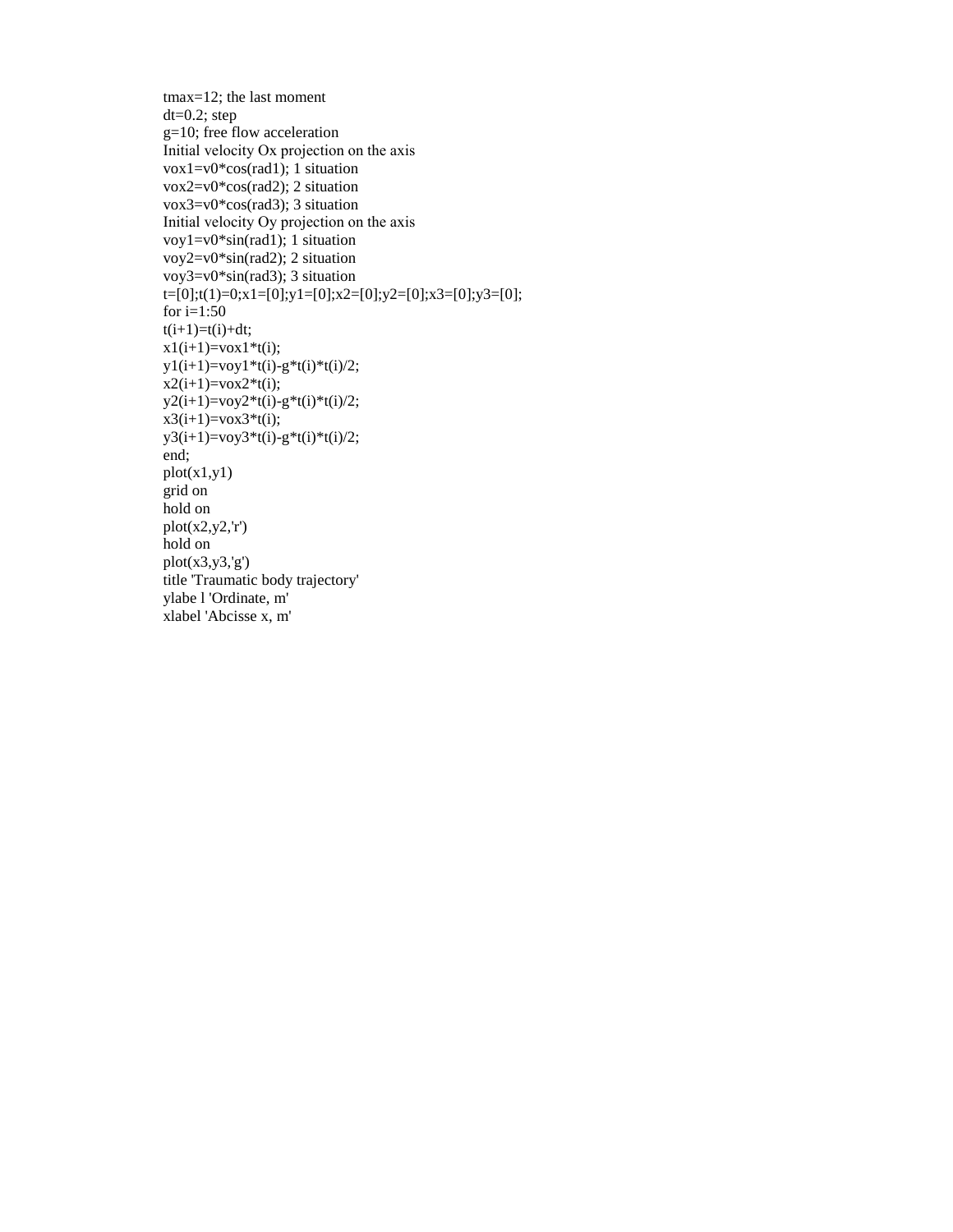

*Figure 1. Trajectory of the body movement, pushed to the horizon*

## **Release of Lissajo Figures**

 $x= a_1 Cos(\omega_1 t)$ 

 $y=a_2Cos(\omega_2t)$ 

Set the graph of the function given in the form.  $\omega_1/\omega_2$  - If the ratio is rational, such curves are called the Lissage Figures.

 $\omega_1/\omega_2$  – different values of relationships  $a_1$  and  $a_2$  place the different Lisseus Figures on the same page, using different matrices according to different values of amplitudes [2].

```
Source:
a1=1.2;
a2=1.0;
w2=1.0;
t=0:0.1:15; 
x=a1*cos(w2*t);w1=1.25:0.25:2.0;
for k=1:4;
y=a2*cos(w1(k)*t);s=['w1/w2='num2str(w1(k))];s2 = num2str(w1(k));subplot(2,2,k); plot(x,y); title(s);end;
```